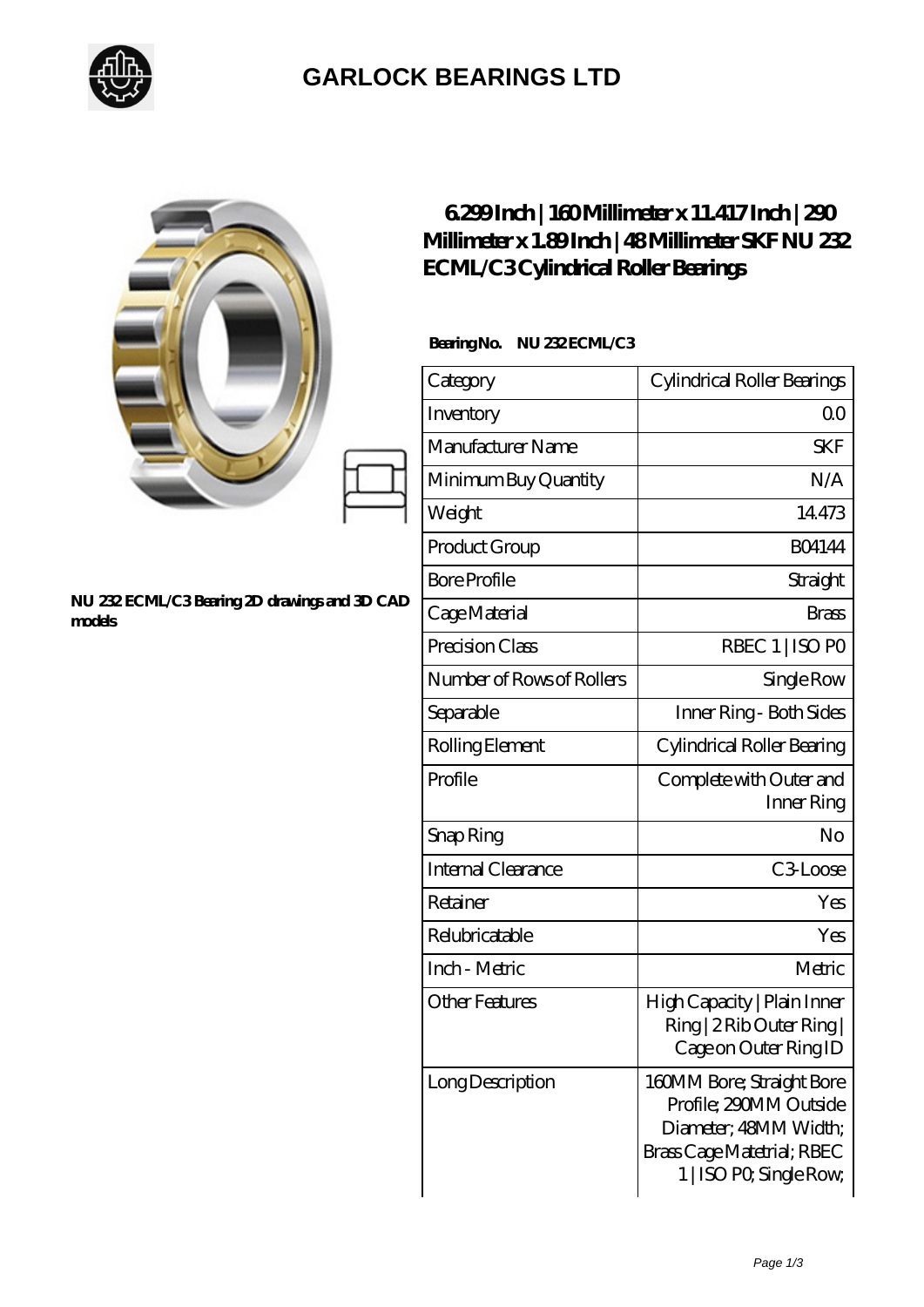

## **[GARLOCK BEARINGS LTD](https://m.letterstopriests.com)**

|                                 | Inner Ring - Both Sides<br>Separable; No Snap Ring<br>Relubricatable; C3 Loose<br>Inte |
|---------------------------------|----------------------------------------------------------------------------------------|
| Category                        | Cylindrical Roller Bearing                                                             |
| <b>UNSPSC</b>                   | 31171547                                                                               |
| Harmonized Tariff Code          | 8482500000                                                                             |
| Noun                            | Bearing                                                                                |
| Manufacturer URL                | http://www.skf.com                                                                     |
| Manufacturer Item Number        | NU 232 ECML/C3                                                                         |
| Weight/LBS                      | 31.879                                                                                 |
| B                               | 1.89Inch   48 Millimeter                                                               |
| D                               | 11.417 Inch   290 Millimeter                                                           |
| d                               | 6.299 Inch   160 Millimeter                                                            |
| bore diameter:                  | $160$ <sub>mm</sub>                                                                    |
| static load capacity.           | 680 <sub>kN</sub>                                                                      |
| outside diameter:               | 290mm                                                                                  |
| precision rating                | Not Rated                                                                              |
| overall width:                  | 48 <sub>mm</sub>                                                                       |
| maximum rpm:                    | 2600RPM                                                                                |
| flanges:                        | (2) Outer Ring                                                                         |
| bearing material:               | Steel                                                                                  |
| bore type:                      | Straight                                                                               |
| cage material:                  | <b>Brass</b>                                                                           |
| number of rows                  | 1                                                                                      |
| finish/coating                  | Uncoated                                                                               |
| internal clearance:             | C <sub>3</sub>                                                                         |
| closure type:                   | Open                                                                                   |
| ring separation:                | Separable Ring                                                                         |
| outer ring width:               | $48$ mm                                                                                |
| operating temperature<br>range: | Maximum of $+300^\circ$<br>$\mathbf F$                                                 |
| fillet radius                   | 25mm                                                                                   |
|                                 |                                                                                        |